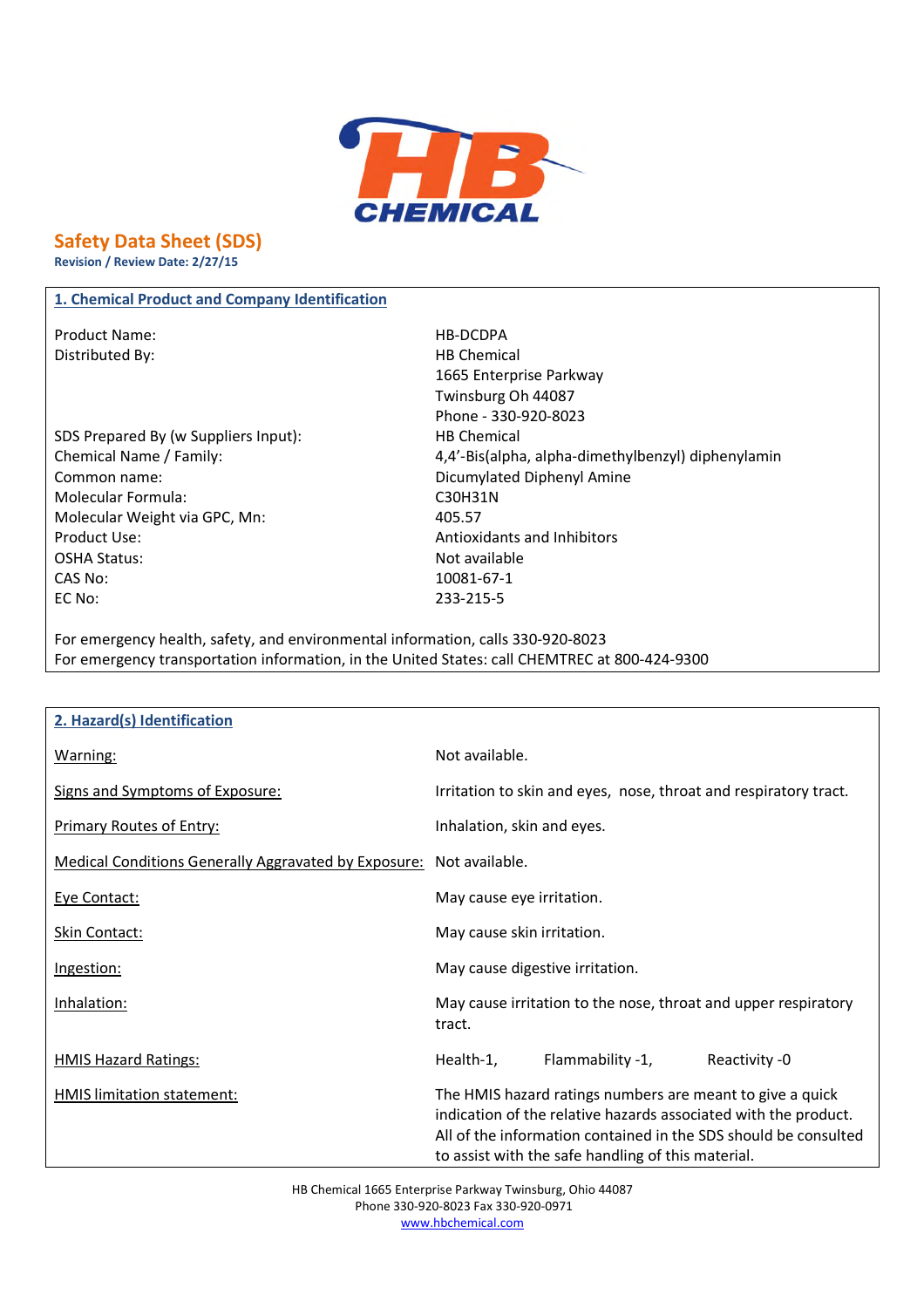| 3. Composition / Information on Ingredients |                                                    |                     |
|---------------------------------------------|----------------------------------------------------|---------------------|
| Weight Percent / Typical                    | Component Identity                                 | CAS Registry Number |
| 99%                                         | 4,4'-Bis(alpha, alpha-dimethylbenzyl) diphenylamin | 10081-67-1          |

| <b>4. First Aid Measures</b> |                                                                                                                                         |
|------------------------------|-----------------------------------------------------------------------------------------------------------------------------------------|
| Inhalation:                  | Remove to fresh air. Obtain medical attention.                                                                                          |
| Eyes:                        | Immediately flush eyes with water and continue washing for<br>several minutes. Obtain medical attention if irritation persists.         |
| Skin:                        | Remove contaminated clothing. Wash thoroughly with warm<br>water using a mild soap. Obtain medical attention if irritation<br>persists. |
| Ingestion:                   | Do not induce vomiting. Rinse mouth with water. Obtain<br>medical attention.                                                            |

| <b>5. Fire-Fighting Measures</b>    |                                                                                                                                                                                                                                                                          |
|-------------------------------------|--------------------------------------------------------------------------------------------------------------------------------------------------------------------------------------------------------------------------------------------------------------------------|
| Suitable Extinguishing Media:       | Dry Chemical, Carbon Dioxide CO2, Foam or water fog.                                                                                                                                                                                                                     |
| Special Fire Fighting Procedures:   | Do not discharge extinguishing waters into streams, rivers and<br>lakes. Wear self-contained breathing apparatus and protective<br>suit.                                                                                                                                 |
| Hazardous Combustion Products:      | Combustion products nitrogen oxides, carbon monoxide, carbon<br>dioxide.                                                                                                                                                                                                 |
| Unusual fire and explosion hazards: | Dust may form explosive mixture in air. Combustion will create<br>very toxic, irritant, and extremely flammable vapors. Dust<br>suspended in critical proportions in air represents a severe<br>explosion hazard. Dust may be ignited by any significant heat<br>source. |

| <b>6. Accidental Release Measures</b>          |                                                                                                                                                                                                                                                                                                                                                                      |
|------------------------------------------------|----------------------------------------------------------------------------------------------------------------------------------------------------------------------------------------------------------------------------------------------------------------------------------------------------------------------------------------------------------------------|
| Steps to be taken in case material is spilled: | Wear protective clothing. Avoid contact with eyes and skin.<br>Contain spreading. Clean up spillages using a suitable industrial<br>vacuum or shovel up. Absorb on inert material such as sand,<br>earth. Avoid creating dust and collect into a container for<br>disposal as per local regulation. Recover the product and store it<br>in a dry, labeled container. |
| Environmental Disposal Information:            | Do not discharge into sewers. Do not allow this chemical to<br>enter the environment. Do not contaminate surface water.                                                                                                                                                                                                                                              |

HB Chemical 1665 Enterprise Parkway Twinsburg, Ohio 44087 Phone 330-920-8023 Fax 330-920-0971 www.hbchemical.com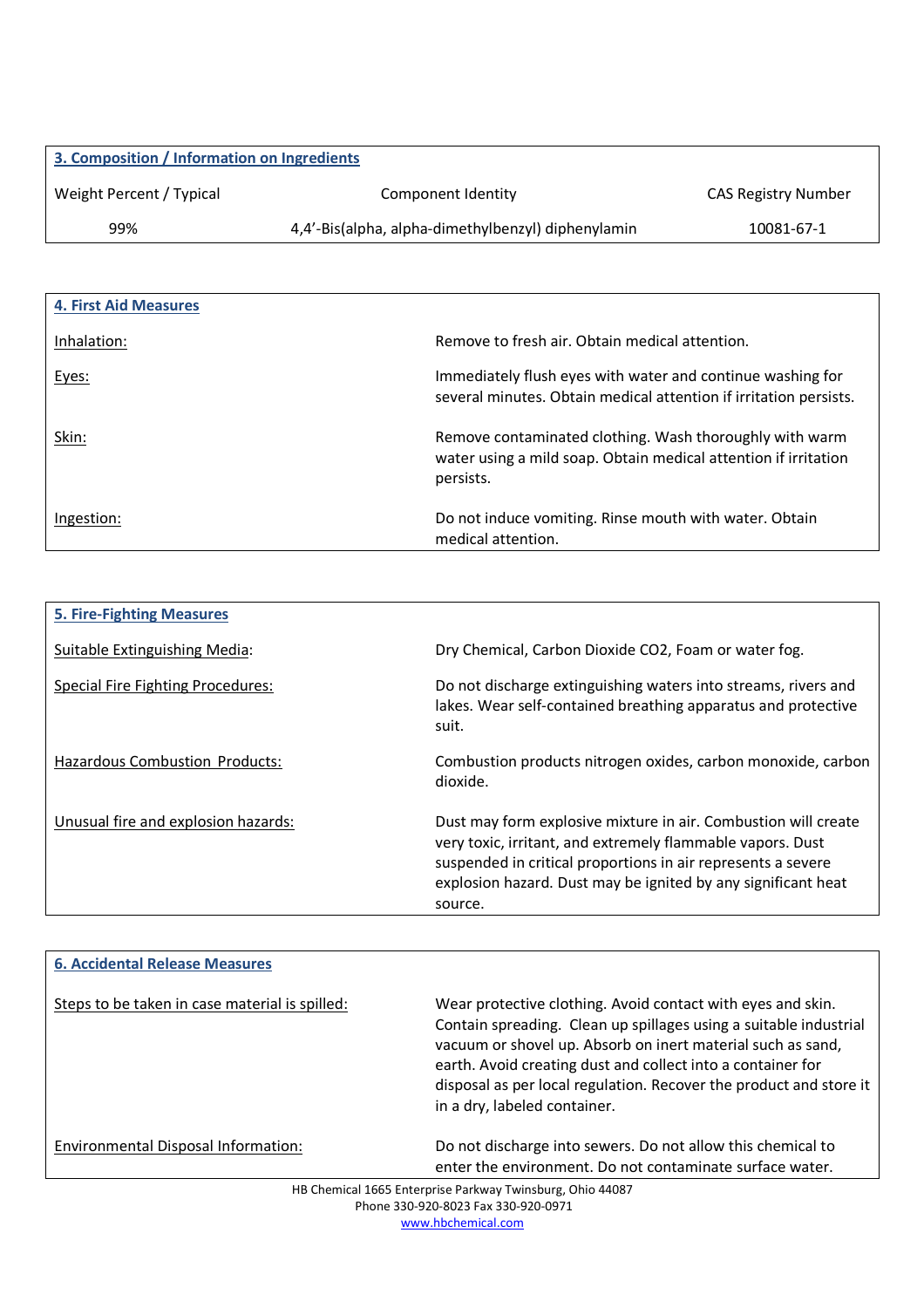Waste Disposal: Not available.

| 7. Handling and Storage              |                                                                                                                                                       |
|--------------------------------------|-------------------------------------------------------------------------------------------------------------------------------------------------------|
| <b>Empty Containers:</b>             | Not available.                                                                                                                                        |
| Precautions to be taken in handling: | Avoid breathing vapor. Use with adequate ventilation. Prevent<br>dust formation. Avoid contact with skin and eyes. Wash<br>thoroughly after handling. |
| Storage:                             | Containers should be stored tightly sealed in the original<br>container in a dry place. Store away from moisture and heat.                            |

| 8. Exposure Controls / Personal Protection |                                                                                                                                                           |
|--------------------------------------------|-----------------------------------------------------------------------------------------------------------------------------------------------------------|
| Exposure Controls:                         | No other exposure limits have been established. Components<br>with workplace control parameters.                                                          |
| <b>Respiratory Protection:</b>             | If breathable dust is formed. Wear suitable respiratory<br>protective equipment if exposure to levels above the<br>occupational exposure limit is likely. |
| Ventilation:                               | Use with adequate ventilation.                                                                                                                            |
| <b>Protective Gloves:</b>                  | Protective gloves.                                                                                                                                        |
| Eye Protection:                            | Safety goggles with side shields.                                                                                                                         |
| Skin and Body Protection:                  | Chemical protective clothing.                                                                                                                             |
| <b>Other Precautions:</b>                  | Before eating, drinking or smoking, wash hands and face<br>thoroughly with soap and water.                                                                |
| <b>Decontamination Facilities:</b>         | Eye bath, safety shower.                                                                                                                                  |

| <b>9. Physical and Chemical Properties</b> |                       |
|--------------------------------------------|-----------------------|
| <b>Physical Form:</b>                      | Solid Powder          |
| Appearance & Odor:                         | White/ Characteristic |
| Specific Gravity:                          | 1.14                  |
| Softening Point, R&B:                      | Not available.        |
| Solubility in Water:                       | Insoluble             |
| Flash Point, TAG CC F:                     | $>250^{\circ}$ C      |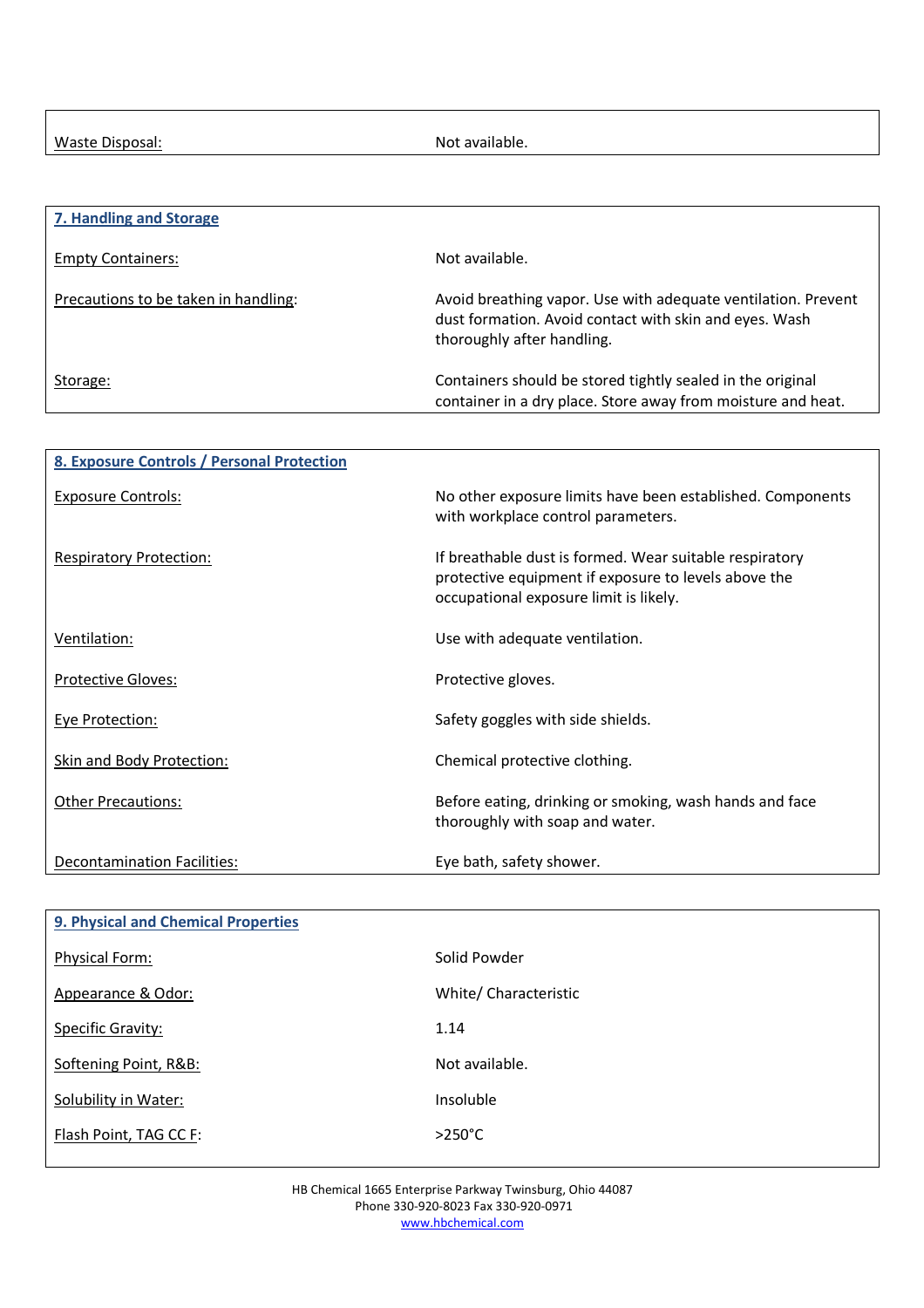| Percent Volatiles (by weight):             | Not available.                         |
|--------------------------------------------|----------------------------------------|
| Evaporation Rate (Water $\sim$ I):         | Not available.                         |
| Vapor Pressure (mm Hg):                    | <0.01 kPa (<0.075 mm Hg) at 20°C       |
| Vapor Density (Air ~ I):                   | Not available.                         |
| Boiling Point (°F) Initial:                | Not available.                         |
| Auto ignition Temperature, <sup>o</sup> C: | $298^{\circ}$ C                        |
| Flammable Limits, %(V):                    | Not available.                         |
| <b>Melting Point:</b>                      | $98-102$ °C.                           |
| Density:                                   | 1000 kg/m3 (1 g/cm3) at $20^{\circ}$ C |

| 10. Stability and Reactivity             |                                                                                                                                                |
|------------------------------------------|------------------------------------------------------------------------------------------------------------------------------------------------|
| Stability:                               | This product is stable under normal conditions.                                                                                                |
| Incompatibility (Materials to Avoid):    | Material reacts with strong mineral acids and oxidizing agents.                                                                                |
| Conditions to Avoid:                     | Extreme heat.                                                                                                                                  |
| Hazardous Polymerization:                | Hazardous polymerization will not occur.                                                                                                       |
| <b>Hazardous Decomposition Products:</b> | Thermal decomposition will evolve very toxic, irritant and<br>extremely flammable vapors. Nitrogen oxides, carbon<br>monoxide, carbon dioxide. |

# **11. Toxicological Information** This material is not listed as a carcinogen or potential carcinogen by NTP, IARC, or OSHA. Oral: LD 50(Rat)>10,000mg/kg.

| UI ai.                        | LD JUINALIZIU, UUUIIIKI NK                                                                                                                  |
|-------------------------------|---------------------------------------------------------------------------------------------------------------------------------------------|
| Skin:                         | May be irritating to skin.                                                                                                                  |
|                               | Rabbit: Negative.                                                                                                                           |
| Eyes:                         | Dust may cause irritation.                                                                                                                  |
|                               | Rabbit: Negative.                                                                                                                           |
| Inhalation:                   | Combustion or thermal decomposition will evolve very toxic and<br>irritant vapors. Unlikely to be hazardous by inhalation unless<br>heated. |
| Mutagenicity Ames Salmonella: | Negative.                                                                                                                                   |
| Long Term Exposure:           | No information available.                                                                                                                   |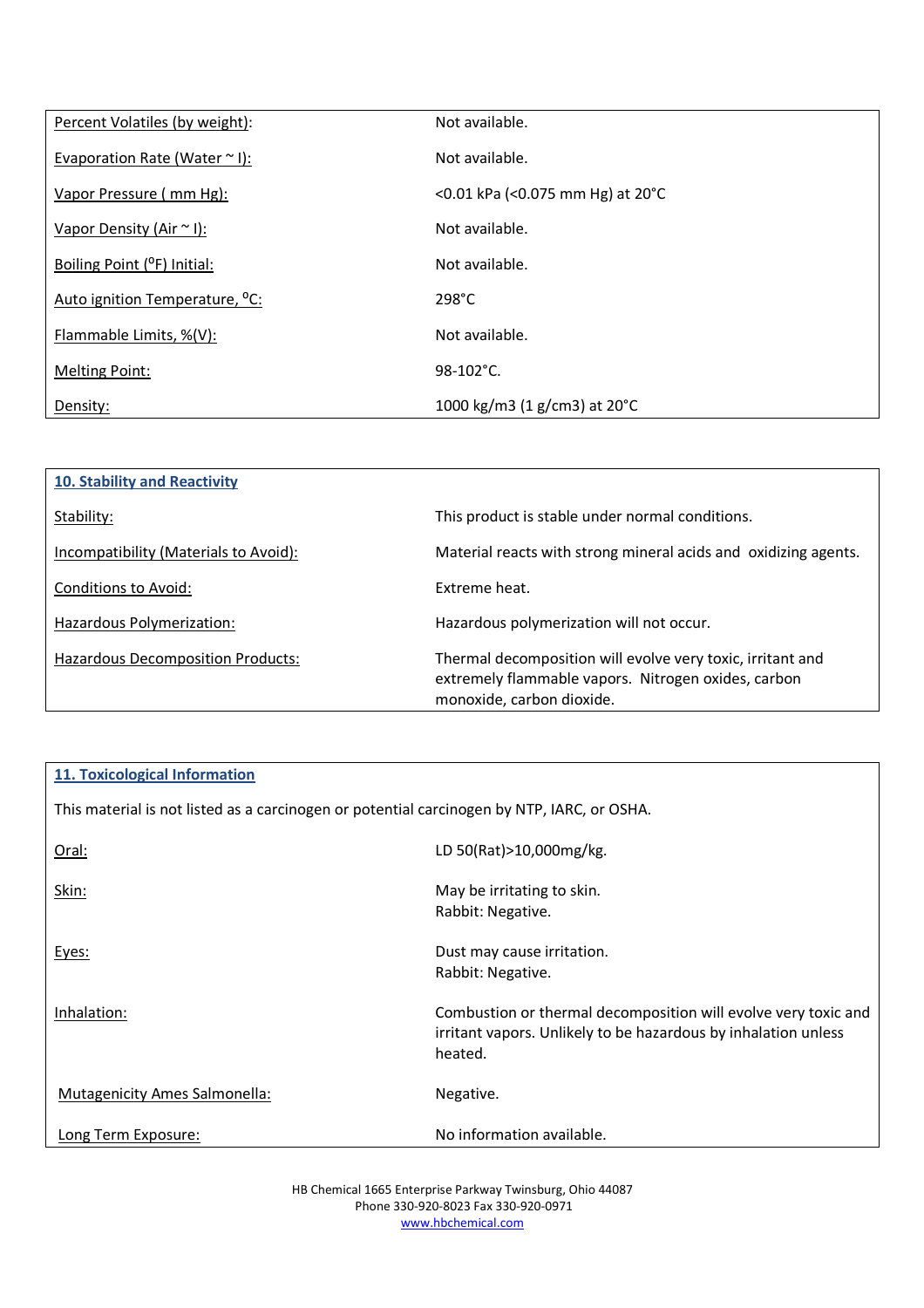**12. Ecological Information**

No information available for the environmental effects.

#### **13. Disposal Considerations**

Contaminated packs should be emptied as far as possible; they can then be passed on for recycling after being thoroughly cleaned. Containers that cannot be cleaned must be treated as waste. Avoid discharge to sewers and natural waters. Must be disposed of by special means e.g. suitable insertion in accordance with local regulations.

| <b>14. Transport Information</b>                                    |                           |
|---------------------------------------------------------------------|---------------------------|
| D.O.T. Shipping Name:                                               | Not regulated.            |
| Air - ICAO (international Civil Aviation Organization):             | Not regulated.            |
| Sea - IMDG (International Maritime Dangerous Goods): Not regulated. |                           |
| <b>WHMIS Classification:</b>                                        | Not a controlled product. |
| <b>TDG Classification:</b>                                          | Not regulated.            |

| <b>15. Regulatory Information</b>                          |                                              |  |
|------------------------------------------------------------|----------------------------------------------|--|
| All components of this material are on the TSCA Inventory. |                                              |  |
| All components of this material are on the Canadian DSL.   |                                              |  |
| <b>EINECS/ELINCS (Europe):</b>                             | Ingredients listed on the EINECS inventory.  |  |
| Japanese Inventory (ENCS):                                 | Listed on the ENCS inventory.                |  |
| Korean Chemical Inventory(ECL):                            | Listed on the Existing Chemicals List (ECL). |  |
| <b>Australian Chemical Inventories (AICS):</b>             | Listed on the AICS inventory.                |  |
| New Zealand (NZ):                                          | Listed on the NZ inventory.                  |  |
| Philippines (PICCS) Inventory:                             | Listed on the PICCS inventory.               |  |
| China (ELECS):                                             | Listed on the ELECS inventory.               |  |
| <b>SARA 313:</b>                                           | None.                                        |  |
| SARA 311/312:                                              | None.                                        |  |
| SARA 302/304:                                              | None.                                        |  |
| California Proposition 65:                                 | None.                                        |  |

HB Chemical 1665 Enterprise Parkway Twinsburg, Ohio 44087 Phone 330-920-8023 Fax 330-920-0971 www.hbchemical.com